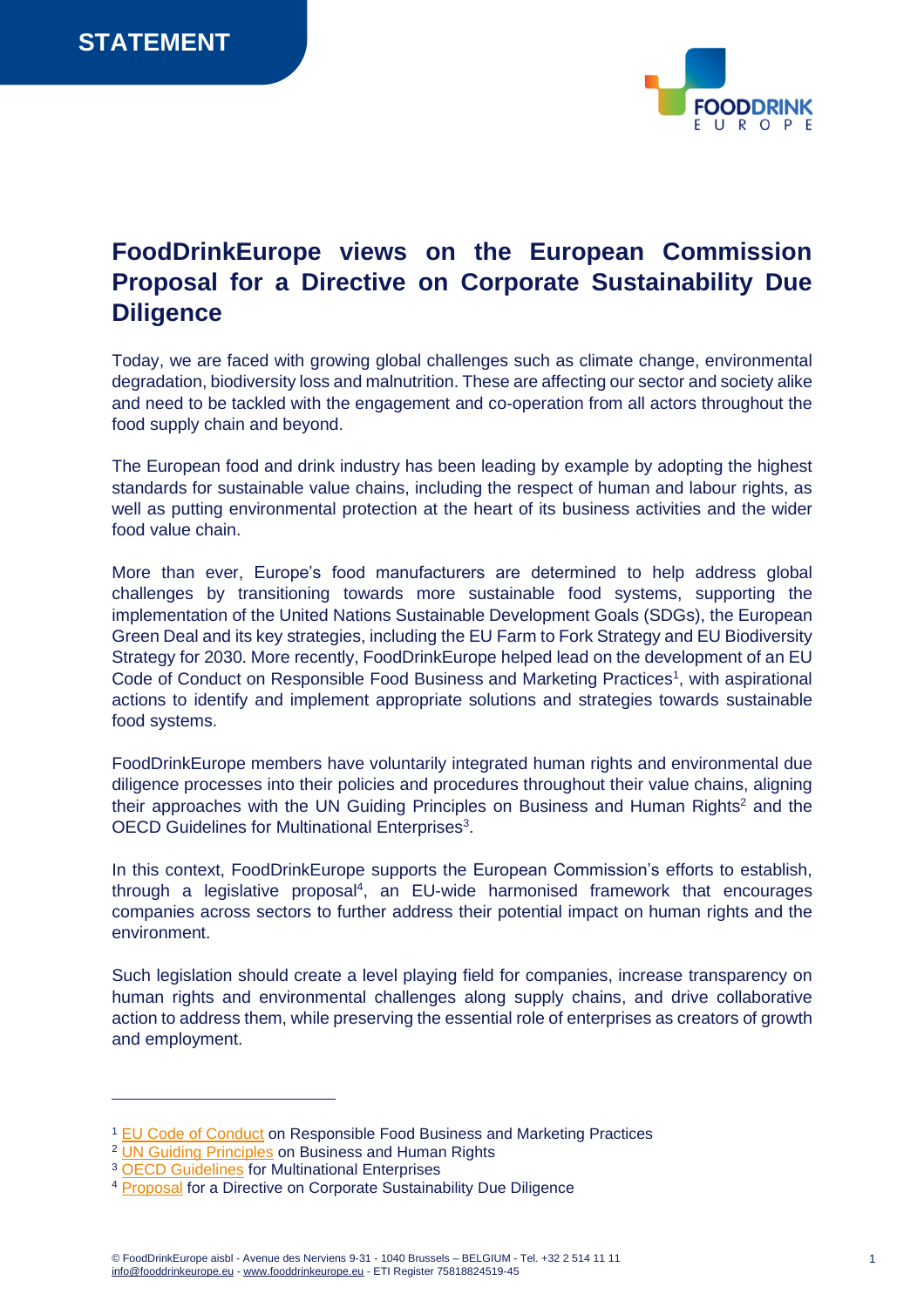

In moving forward with the design of the EU Directive, FoodDrinkEurope requests policymakers to take into account the following priorities for the European food and drink industry:

- Ensure that the legislative framework is aligned with **internationally recognised frameworks and standards** (as highlighted above).
- Further clarify **definitions** such as 'value chains', 'business relationship' etc. and substantiate them with examples in order to avoid confusion on the scope of the proposal.
- Create **legal certainty**, with a clear view on legal responsibilities and expectations, and a **level playing field** amongst all companies operating in the EU Single Market (including companies based outside the EU) by avoiding the divergence of due diligence requirements and enforcement rules across Member States. To this end, due diligence requirements should be coherent, viable, proportionate and mandate a riskbased approach to avoid excessive administrative burden.
- Set up adequate **support measures and tools for SMEs** to comply with the requirements set out in the EU Directive. In this context, it is important to recognise the role that SME's will play in the implementation of this regulation, especially for the food and drink sector.<sup>5</sup>
- Develop **sector-specific guidelines** to support operators in the implementation of this regulation, using as reference international guidelines and standards. These guidelines should be developed in close consultation with relevant stakeholders of the sector, as well as Member States and other relevant EU agencies, and should be adopted at least one year prior to the entry into force of the EU Directive.
- Ensure that **reporting requirements** highlighted in the EU Directive are aligned with the European Commission's proposal for a Corporate Sustainability Reporting Directive (CSRD), expected to be adopted this year.
- Ensure that the EU Directive fosters **cross-sectoral industry collaboration** and **onthe-ground engagement** with key stakeholders (i.e farmer and civil society organisations, NGO's, international organisations, etc.) to address the root causes of adverse human rights and environmental impacts and exchange best practices.
- Encourage **strong partnerships** between the EU and third countries in order to support economic operators in third countries to adequately prevent and mitigate adverse human rights and environmental impacts. Specific attention to the challenges faced by smallholder farmers should also be taken into account.
- Ensure that that this EU Directive is consistent and aligned with **existing EU policies**, including the European Commission's proposal for a Regulation on deforestation-free products<sup>6</sup>.
- Ensure the establishment of a proportionate **enforcement and sanctions mechanism** that takes into account the specificities of legal frameworks in third countries and works to enable engagement and impactful actions by operators.
- Further recognise **voluntary actions** already carried out by the food and drink sector in the field of sustainability especially as it is considered one of the 'high risk' sectors

<sup>5</sup> SMEs comprise 99% of the food and drink industry - see FoodDrinkEurope 2021 ['Data and Trends'](https://www.fooddrinkeurope.eu/wp-content/uploads/2021/11/FoodDrinkEurope-Data-Trends-2021-digital.pdf)  <sup>6</sup> [EC proposal](file:///C:/Users/LFE/Downloads/COM_2021_706_1_EN_ACT_part1_v6%20(45).pdf) for a Regulation on deforestation-free products